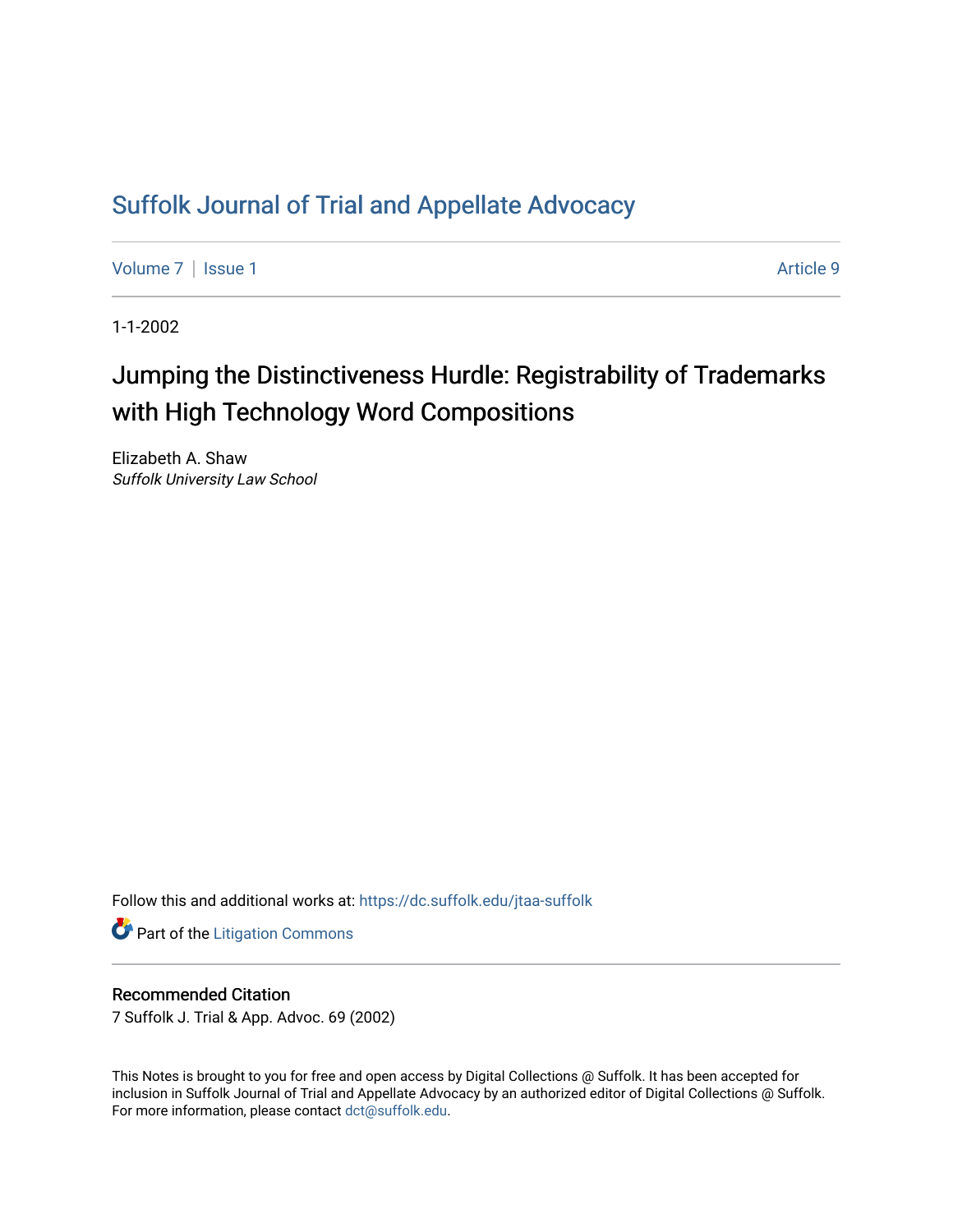### **JUMPING THE DISTINCTIVENESS HURDLE: REGISTRABILITY OF TRADEMARKS WITH HIGH TECHNOLOGY WORD COMPOSITIONS**

#### **I.** INTRODUCTION

Imagine that you are about to expand your small flower boutique into the vast realm of the Internet. You register the domain name "petals.com" for your business and start to use the term as your trademark **by** selling flowers via the World Wide Web. Shortly after your e-business starts, you attempt to register the name **E-PETALS** with the United States Patent and Trademark Office **(U.S.P.T.O.)** for your on-line flower selling and shipping services, but the **U.S.P.T.O.** denies your application. The trademark examiner at the **U.S.P.T.O.** renders the mark descriptive of your services, reasoning that "e-" commonly means "electronic" and "petals" describes flowers. Therefore, the U.S.P.T.O. claims that **E-PETALS** fails to identify your flowers in the mind of the consuming public.

Since the Internet became mainstream, trademark applications have flooded the U.S.P.T.O. with marks comprising of high technology terms, such as ".com," "e-," "i-," and "virtual."<sup>1</sup> The U.S.P.T.O. has raised the standard for registrability of these marks as the **U.S.P.T.O.,** courts, and general public have gained more knowledge about the Internet and its

*<sup>1</sup>* See **U.S.P.T.O.,** Examination Guide No. **2-99:** *Marks Composed, In Whole or In Part, of* Domain *Names,* September 29, 1999, available *at* http://www.uspto.gov/web/offices/tac/notices/guide299.htm (recognizing U.S.P.T.O.'s reception of trademark applications with marks composed of domain names); *In re* Styleclick.com, Inc., 57 U.S.P.Q.2d 1445, 1448 (T.T.A.B. 2000) (revealing pervasiveness of Internet and its effects on new terminology). "Dot.com" is the top-level domain (TLD) portion of a domain name, which is the Internet address. *See* U.S.P.T.O., Examination Guide No. 2-99: *Marks Composed, In Whole or In Part, of Domain Names,* September 29, 1999, *available at http://www.uspto.gov/web/offices/tac/notices/guide299.htm.* The "e-" prefix means "electronic." *See In re* Styleclick.com, Inc., 57 U.S.P.Q.2d 1445, 1448 (T.T.A.B. 2000). The "i-" prefix may mean "information" or "Internet." *See In re* Int'l Data Group, Inc., No. 74/618,652, 1998 T.T.A.B. LEXIS 325, at \*5 (T.T.A.B. Sept. 14, 1998) (determining that IWAY means "information superhighway"); *In re* Zanova, Inc., Nos. 75/519,495 and 75/571,710, 2001 T.T.A.B. LEXIS 340, at \*7, **\*14** (T.T.A.B. Apr. 30, 2001) (stating "I" stands for Internet in ITOOL). "Virtual" means "that someone at a computer is able to encounter certain things in a non-physical or 'virtual' manner." *In re* Styleclick.com, Inc., 58 U.S.P.Q.2d 1523, 1526 (T.T.A.B. 2001).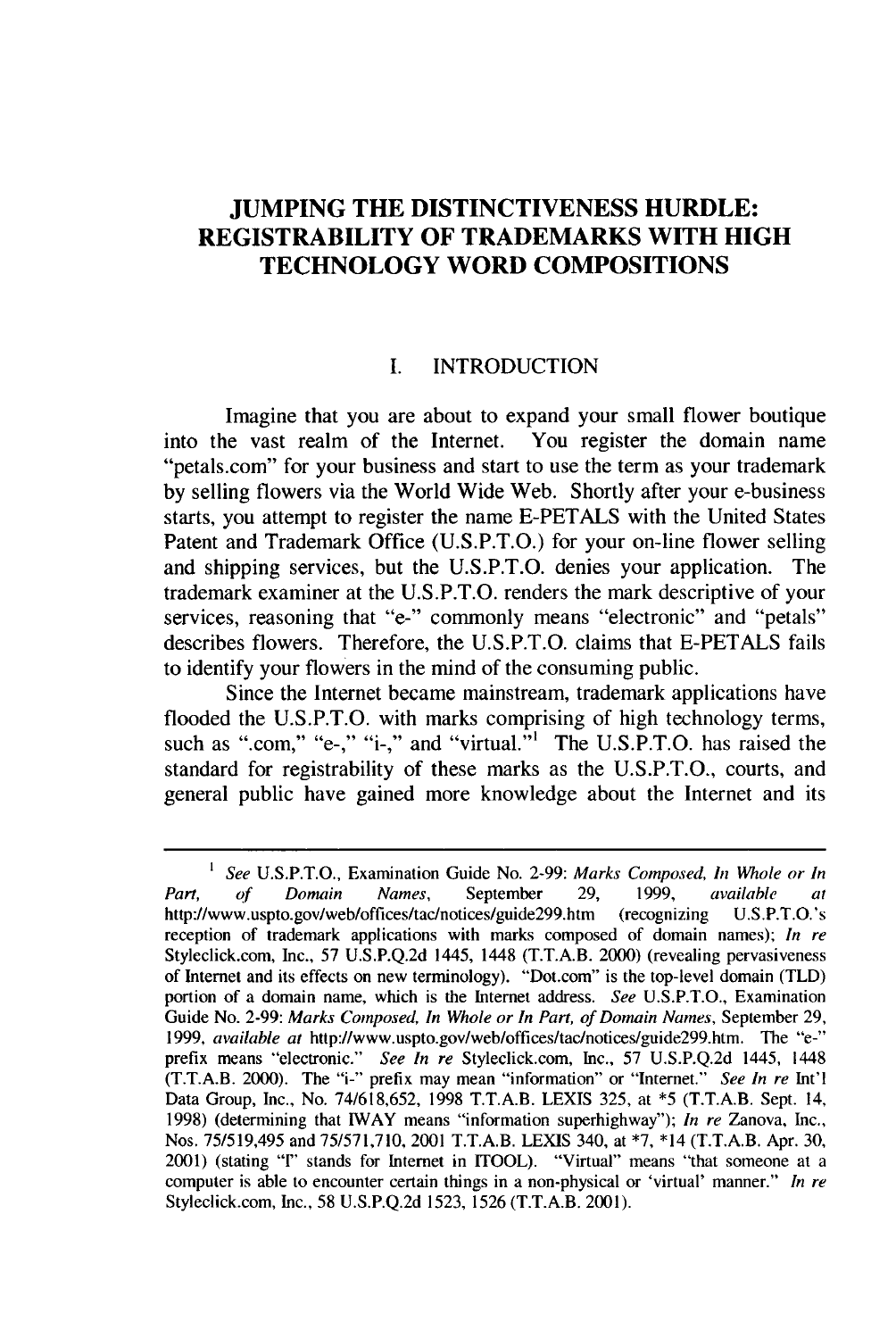terminology.2 Yet the law still is very much unsettled despite recent guidelines for ".com" cases and case precedent regarding the registrability of marks with high technology word compositions.<sup>3</sup> Presently, the of marks with high technology word compositions.<sup>3</sup> U.S.P.T.O. examines ".com" composition marks for registrability by removing the ".com" portion and examining the remaining portion for distinctiveness.4 For example, examiners determine that marks composed of a descriptive word with ".com" are descriptive and, therefore, unregistrable without proof of acquired distinctiveness.<sup>5</sup> Unlike ".com" cases, no guidelines exist for determining the registrability of "e-" prefix, "i-" prefix, and "virtual" composition marks other than scant case law.<sup>6</sup>

This note begins with a background in trademark law explaining, factors for determining a trademark's registrability. Next, Part III examines trends by the U.S.P.T.O. in determining the registrability of marks with "e-" prefix, "i-" prefix, and "virtual" compositions. In an attempt to propose a rule for marks with these compositions, this section also discusses the Trademark Trial and Appeal Board's (T.T.A.B.) reasoning for denying such marks registration. The conclusion examines the potential consequences of a descriptiveness refusal and the importance of creating examination guidelines for these marks.

*See In re* Styleclick.com, Inc., 57 U.S.P.Q.2d 1445, 1447-48 (T.T.A.B. 2000). At the early stages of the Internet, the U.S.P.T.O. granted registrations to marks that would be deemed descriptive or generic today because U.S.P.T.O. examiners and Trademark Trial and Appeal Board (T.T.A.B.) judges were unfamiliar with Internet terminology, and the law was uncharted. *See id.*

**<sup>3</sup>***Compare* U.S. Trademark Electronic Search System, *available at* http://tess.uspto.gov/bin/gate.exe?f=tess&state=4tqgff. **1.1** (on-line search database of federally filed trademarks), *and* U.S. Patent and Trademark Office, Examination Guide No. 2-99: Marks *Composed, In Whole or In Part, of Domain Names,* September 29, 1999, available at http://www.uspto.gov/web/offices/tac/notices/guide299.htm (providing guidelines for ".com" marks), *with In re* Styleclick.com, Inc., 57 U.S.P.Q.2d 1445 (T.T.A.B. 2000) (holding E FASHION merely descriptive of computer software for shopping and electronic shopping services), *and In re* Regal Disc. Sec., Inc., No. 75/329,304, 2000 T.T.A.B. LEXIS 756 (T.T.A.B. Nov. 14, 2000) (holding E-OPTION suggestive of stock brokerage services).

<sup>4</sup>*See* U.S. Patent and Trademark Office, Examination Guide No. 2-99: *Marks Composed, In Whole or In Part, of Domain Names,* September 29, 1999, *available at* http://www.uspto.gov/web/offices/tac/notices/guide299.htm (proclaiming merely descriptive words combined with top-level domains merely descriptive).

*See id.;* discussion *infra* Part II C (explaining importance of acquired distinctiveness for descriptive marks). Acquired distinctiveness is equivalent to "consumer recognition and association." Grupo Gigante S.A. de C.V. v. Dallo & Co., Inc., 119 F. Supp.2d 1083, 1091 (C.D.Ca. 2000).

<sup>6</sup> See discussion *infra* Part III.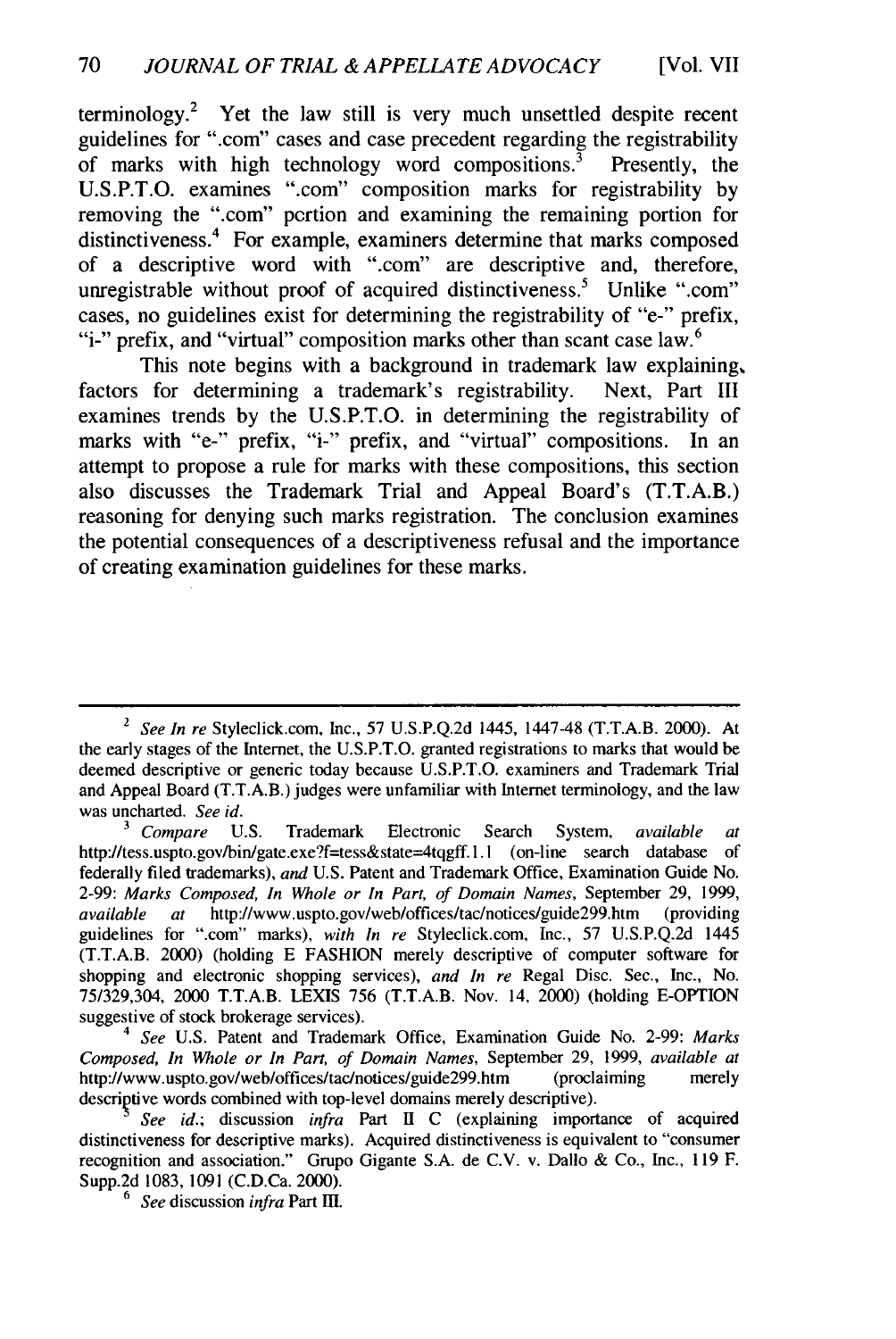#### **II. BACKGROUND**

#### *A. Trademark purpose and protection*

Trademark law seeks to ensure that the public identifies goods and services with their sources.<sup>7</sup> A main purpose of trademark law is to prevent consumer confusion with other sources and, in particular, to protect consumers from misidentifying "palmed off' goods or services as the originals.8 The Lanham Act reveals that its intent is to prevent unfair competition, fraud, and deception, among others, in commerce.<sup>9</sup>

State law protected trademarks before federal trademark legislation existed.<sup>10</sup> Prior to federal trademark legislation, in order for an infringement claim to be successful, the registrant had to show that the infringer had knowledge of the registered mark and used the infringing mark in the same commercial area as the registrant.<sup>11</sup> In 1905, Congress enacted one of the first trademark acts.<sup>12</sup> Then in 1946, Congress enacted the Lanham Act, which presently governs trademark law.<sup>13</sup> Today, federal and state statutes-- as well as the common law-- protect trademarks.<sup>14</sup> However, federal law supercedes state law when a conflict between the two arises. **<sup>15</sup>**

Federal trademark registration provides the registrant with distinguished benefits.<sup>16</sup> For instance, a federal registrant is presumed to

any word, name, symbol, or device . . . (1) used by a person, or (2) which a person has a bona fide intention to use in commerce and applies to register on the principal register established by this Act, to identify and distinguish his or her goods, including a unique product, from those manufactured or sold by others and to indicate the source of the goods, even if that source is unknown.

Lanham Act §45, 15 U.S.C. § 1127 (2000).

*<sup>8</sup>See Breakers,* 824 F. Supp. at 1581; Fuddruckers, Inc. v. Doc's B.R. Others, Inc., 826 F.2d 837, 845 ( $9<sup>th</sup>$  Cir. 1987) (explaining when likelihood of confusion occurs)

**9** Lanham Act §45, 15 U.S.C. §1127 (2000).

**10** *See* Dawn Donut Co., Inc. v. Hart's Food Stores, 267 F.2d 358, 363 (2d Cir. 1959) (explaining trademark protection under state law prior to Lanham Act).

 $11$  *Id.* at 362.

<sup>12</sup> United We Stand America, Inc. v. United We Stand, America New York, Inc., 128 F.3d 86, 92 (2d Cir. 1997).

**13** *See id.*

<sup>14</sup> J. Thomas McCarthy, McCarthy on Trademarks and Unfair Competition § 22:1, 22-2 (4<sup>th</sup> ed. 2001).

 $\frac{15}{15}$  *Id.* at § 22:2, 22-6.

16 ROBERT P. MERGES, **ET AL, INTELLECTUAL** PROPERTY **IN** THE NEW **TECHNOLOGICAL AGE** 640 (Richard A. Epstein ed., Aspen Law & Business 2000).

<sup>&</sup>lt;sup>7</sup> Breakers of Palm Beach, Inc. v. Int'l Beach Hotel Dev., Inc., 824 F. Supp. 1576, 1581 (S.D.Fla. 1993) (stating policies supporting trademark law). The Lanham Act, the statute governing trademark law, states that a trademark can be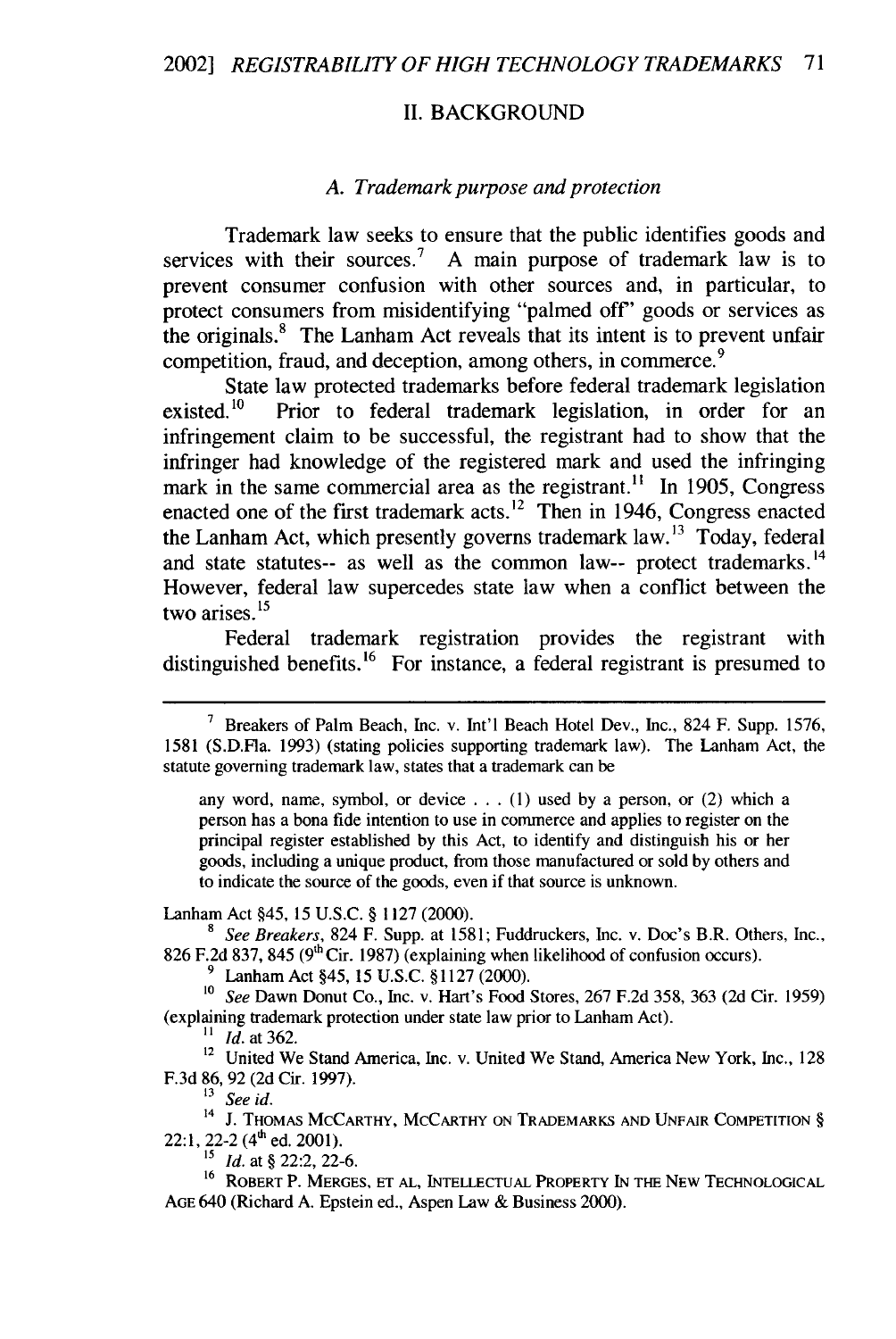own the mark identifying the goods or services.<sup>17</sup> Specific potential benefits include national constructive use and notice, incontestable status after five years, and the ability to bring a federal claim. **<sup>18</sup>**

Among the requirements for federal trademark registration, an applicant must actually use the mark or have an intent to use the mark in commerce.<sup>19</sup> Section One of the Lanham Act sets forth the requirements of mark owners in securing federal registration of marks "used in commerce" or when the owner has a "bona fide intention **. . .** to use a trademark in commerce."<sup>20</sup> The Act defines "commerce" as "all commerce which may lawfully be regulated by Congress."<sup>21</sup> Precedent holds that commerce for trademark purposes extends to transactions that "substantially affect", interstate or foreign commerce. $^{22}$ 

#### B. The *"sliding scale"* of trademark *distinctiveness*

A trademark's scope of protection and overall registrabilty rests on its level of distinctiveness. $2<sup>3</sup>$  The more distinctive the mark, the higher level of protection it will receive.<sup>24</sup> The U.S.P.T.O. only grants registration to distinctive marks or descriptive marks that have acquired distinctiveness.<sup>25</sup> The level of a mark's distinctiveness classifies it as: generic, descriptive, suggestive, arbitrary, or fanciful.<sup>26</sup> This classification system, which categorizes the distinctiveness of marks, is commonly referred to as a "sliding scale." Generic marks, at the bottom of the sliding scale, are afforded no protection and cannot be registered because they fail

<sup>19</sup> *See* Lanham Act §1, 15 U.S.C. §1051 (2000).

<sup>&</sup>lt;sup>17</sup> MICHAEL L. RUSTAD & CYRUS DAFTARY, E-BUSINESS LEGAL HANDBOOK § 4.03[F][1] (Aspen Law & Business 2001).

**<sup>18</sup>** ROBERT P. MERGES, ET AL, INTELLECTUAL PROPERTY IN THE NEW TECHNOLOGICAL AGE 640 (Richard A. Epstein ed., Aspen Law & Business 2000).

See id.

<sup>21</sup>*See* Lanham Act §45, 15 U.S.C. § 1127 (2000).

<sup>22</sup>*See* Larry Harmon Pictures Corp. v. Williams Rest. Corp., 929 F.2d 662, 665 (Fed. Cir. 1991) (quoting *In re* Silenus Wines, Inc., 557 F.2d 806, 811-12 (C.C.P.A. 1977)); *see also* Buti v. Perosa, 139 F.3d 98, 102 (2d Cir. 1998) (discussing influence of Commerce Clause on trademark law).

**<sup>23</sup>***See* Breakers of Palm Beach, Inc. v. Int'l Beach Hotel Dev., Inc., 824 F. Supp. 1576, 1582 (S.D.Fa. 1993) (examining levels of trademark distinctiveness and importance of distinctiveness).

<sup>24</sup>*See id.;* TRADEMARK MANUAL OF EXAMINING PROCEDURE, 2d ed., Revision 1.1, 1209.01, *available at* http://www.uspto.gov/web/offices/tac/tmep/. This notion is consistent with the meaning of "trademark" under the Lanham Act, which states that a trademark is used "to identify and *distinguish* his or her goods **...** from those manufactured or sold by others..." Lanham Act § 45, 15 U.S.C. §1127 (2000) (emphasis added).

<sup>25</sup>*See* TRADEMARK MANUAL OF EXAMINING PROCEDURE, 2d ed., Revision 1.1, 1212, *available at* http://www.uspto.gov/web/offices/tac/tmep/; Lanham Act §2(f), 15 U.S.C. § 1052(f) (2000).

**<sup>26</sup>***Breakers,* 824 F. Supp. at 1582.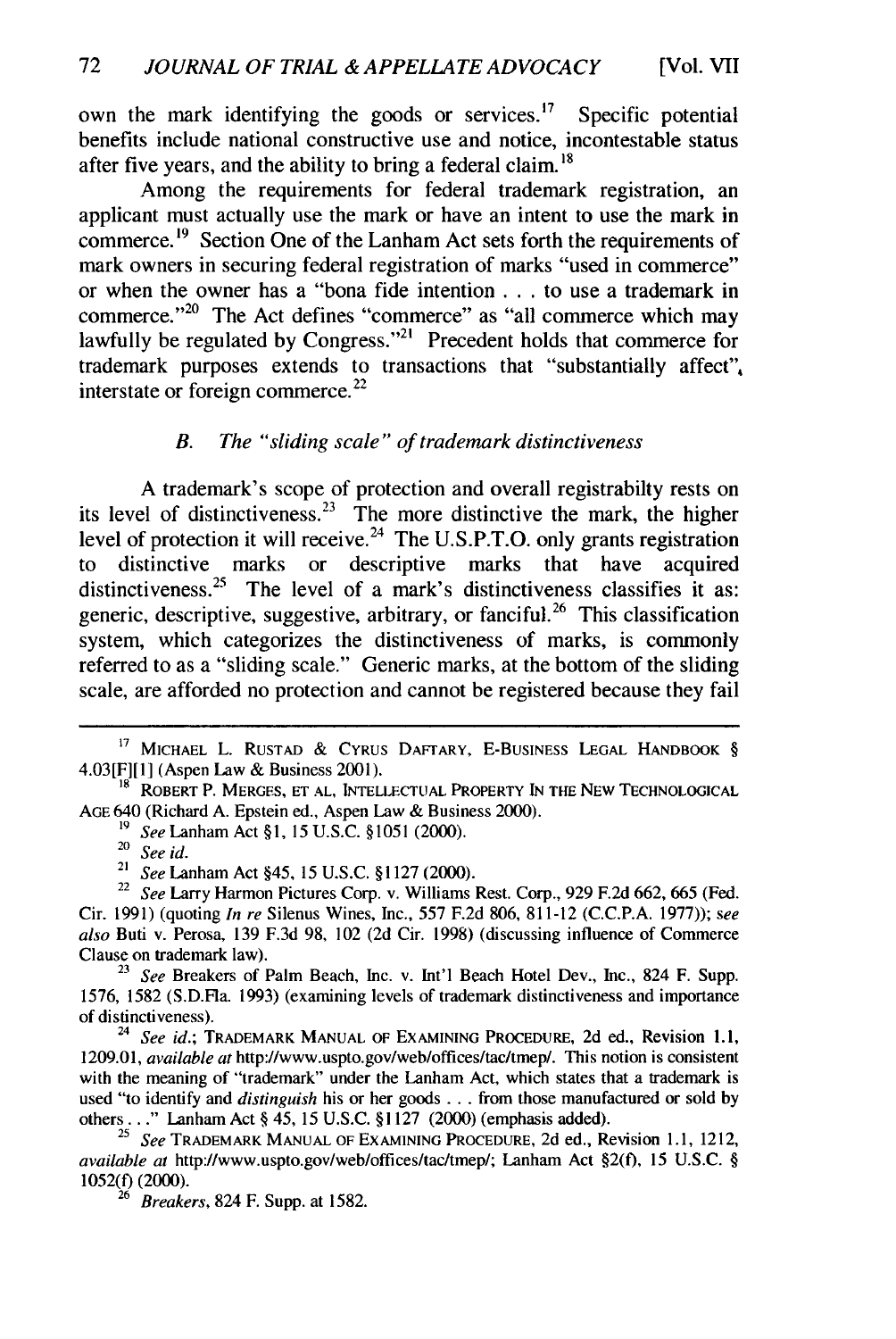to identify the applicant's own goods or services.<sup>27</sup> By their nature, generic marks only provide information about the *type* of goods or services but fail to serve as identifiers of the *source* of the goods or services.<sup>28</sup> Further, if generic marks were offered protection, they would preclude others from using the generic term to describe a similar product or service.<sup>29</sup> Next on the sliding scale are descriptive marks, which the U.S.P.T.O. may register provided the marks have achieved acquired distinctiveness.<sup>30</sup> Finally, suggestive, arbitrary, and fanciful marks have the highest level of protection and may be registered without proof of acquired distinctiveness.<sup>31</sup> "Suggestive marks subtly connote something about the service or product" with the use of the consumer's imagination.<sup>32</sup> Arbitrary marks, which offer even stronger protection, are marks that "bear no relationship to the product or service" of the mark.<sup>33</sup> Fanciful marks offer the most protection.<sup>34</sup> Fanciful marks are original and have no association with the product or service bearing the mark.<sup>35</sup>

<sup>28</sup>*Id.: see also* A.J. Canfield Co. v. Honickman, 808 F.2d 291, 308 (3d Cir. 1986) (holding CHOCOLATE **FUDGE,** as applied to soda, generic and not protectable).

<sup>30</sup>*See Breakers,* 824 F. Supp. at 1582-83; Grupo Gigante S.A. de **C.V.** v. Dallo & Co., Inc., 119 F. Supp.2d 1083, 1091 (C.D.Ca. 2000) (describing descriptiveness and acquired distinctiveness). A term is merely descriptive

if it immediately describes an ingredient, quality, characteristic or feature thereof or if it directly conveys information regarding the nature, function, purpose or use of the goods and/or services... Moreover, whether a term is merely descriptive is determined not in the abstract, but in relation to the goods and/or services .... the context in which it is being used  $\dots$ , and the possible significance that the term would have to the average purchaser...

*In re* Styleclick.com, Inc. 57 U.S.P.Q.2d 1445, 1447 (T.T.A.B. 2001).

31 Grupo *Gigante S.A. de C.V.,* 119 F. Supp.2d at 1091. "Marks that are arbitrary, fanciful, or suggestive are regarded as immediately capable of identifying particular goods and services . . . and are, in effect, 'irrebuttably presumed to have achieved customer recognition and association immediately upon adoption and use."' *Id.* (citing 4 J. **THOMAS** MCCARTHY, MCCARTHY **ON** TRADEMARKS **AND UNFAIR** COMPETITION, § 15:1 at 15-5).

34 *Id.*

**<sup>27</sup>***Id.*

 $2^{9}$  A.J. Canfield, 808 F.2d at 297. "Even complete 'success . . . in securing public identification... cannot deprive competing manufacturers of the product of the right to call an article by its name."' *Id.* (quoting Abercrombie & Fitch Co. v. Hunting World, Inc., 537 F.2d 4, 9 (2d. Cir. 1976)).

<sup>&</sup>lt;sup>32</sup> Breakers, 824 F. Supp. at 1583 (holding THE BREAKERS for oceanfront hotel as suggestive mark).

<sup>&</sup>lt;sup>33</sup> *Id.* (providing APPLE for computers and IVORY for soap as examples of arbitrary marks).

<sup>&</sup>lt;sup>35</sup> *Id.* (providing XEROX and KODAK as examples of fanciful marks).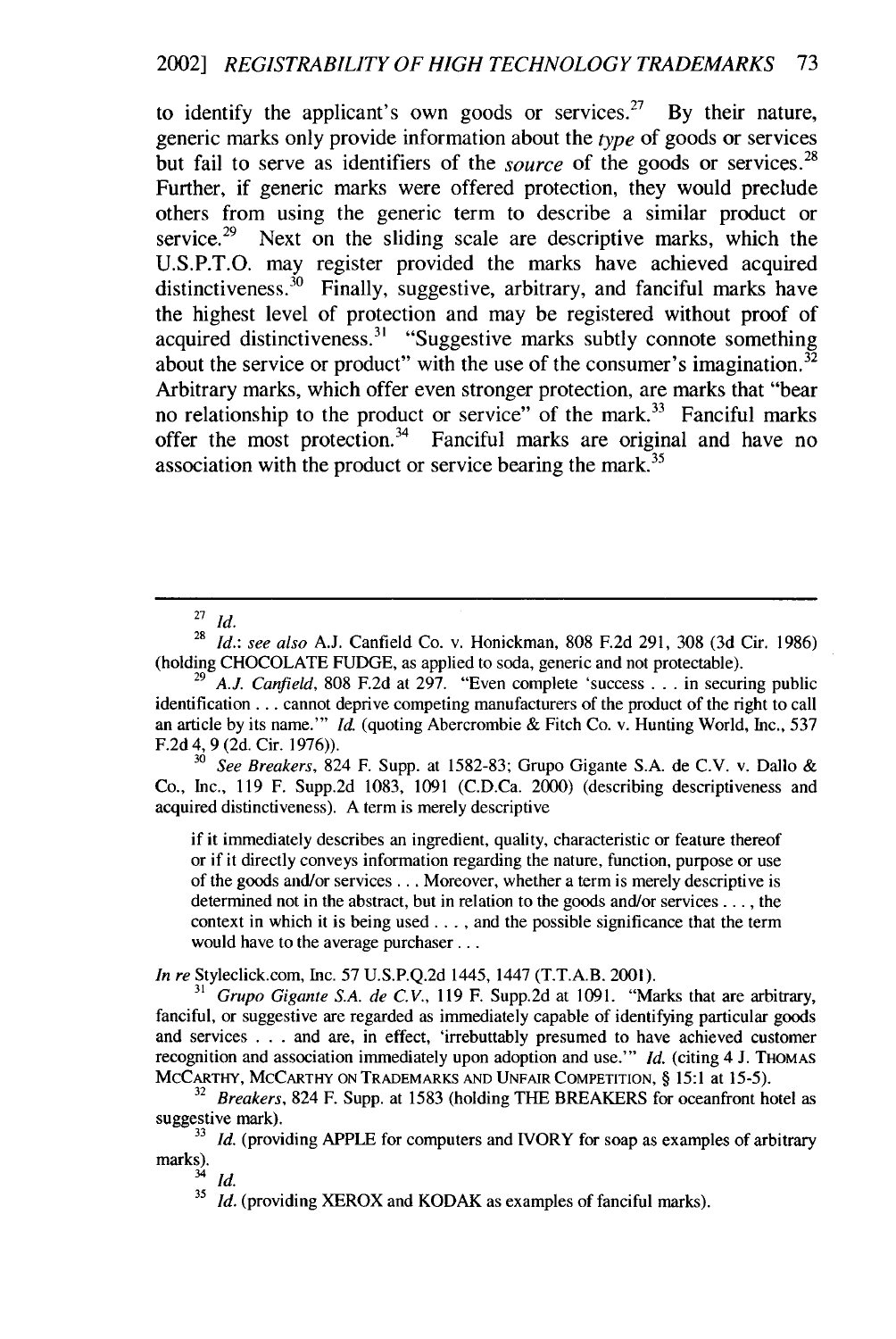#### *C. Acquired distinctiveness*

Acquired distinctiveness, also known as "secondary meaning," is consumers' recognition of a trademark and identification of it with its source.<sup>36</sup> A user with a non-registered descriptive mark is entitled to protection only in the areas in which the mark has gained secondary meaning.<sup>37</sup> This rule is consistent with the common law principle of use that "the senior user of a mark cannot monopolize markets that neither his trade nor his reputation has reached."<sup>38</sup>

Furthermore, secondary meaning indicates the extent to which nonregistered descriptive marks have protection and also is a requirement *fpr* federal registration of descriptive marks.<sup>39</sup> Section Two of the Lanham Act denies registration to descriptive or misdescriptive marks, geographically descriptive marks, and surnames used as marks, unless the mark "has become distinctive as used on or in connection with the applicant's goods in commerce. $140$  The Lanham Act does not state the requirements for secondary meaning and instead leaves interpretation to the courts and the U.S.P.T.O.<sup>41</sup> Specific evidence that the U.S.P.T.O. has considered in determining the existence of secondary meaning include: long use of the mark; advertising expenditures; affidavits or declarations asserting recognition of a mark as a source indicator; and surveys, market research, and consumer reaction studies.<sup>42</sup>

#### III. TRENDS IN THE REGISTRABILITY OF "E-" PREFIX, "I-" PREFIX, AND "VIRTUAL" COMPOSITION MARKS

#### *A. "E-" prefix marks*

To date, the T.T.A.B. has decided a hand-full of appeals from applicants who were refused registration of their "e-" prefix marks by

<sup>42</sup>*See* TRADEMARK MANUAL OF EXAMINING PROCEDURE, 2d ed., Revision 1.1, 1212.06, *available at* http://www.uspto.gov/web/offices/tac/tmep/.

**<sup>36</sup>***See Grupo Gigante S.A. de C. V.,* 119 F. Supp.2d at 1091 (describing meaning and importance of secondary meaning); Fuddruckers, Inc. v. Doc's B.R. Others, Inc. 826 F.2d 837, 843 ( $9<sup>th</sup>$  Cir. 1987) (noting secondary meaning depends on public's association of trademark with source). "The phrase 'has become distinctive' in the Lanham Act is synonymous with the term 'secondary meaning."" J. THOMAS MCCARTHY, MCCARTHY ON TRADEMARKS AND UNFAIR COMPETITION, §15:60, 15-93 (4<sup>th</sup> ed. 2001).

**<sup>37</sup>**Adray v. Adray-Mart, Inc., 76 F.3d 984, 987-88 (9th Cir. 1996).

**<sup>38</sup>***See* **J. THOMAS** MCCARTHY, MCCARTHY ON TRADEMARKS **AND** UNFAIR COMPETITION, §26:2, 26-6 (4<sup>th</sup> ed. 2001).

**<sup>39</sup>***See generally Adray,* 76 F.3d at 987-88; Lanham Act §2, 15 U.S.C. **§** 1052 (2000).

*<sup>40</sup>See* Lanham Act §2(f), 15 U.S.C. **§** 1052(f) (2000).

**<sup>41</sup>***See* J. THOMAS MCCARTHY, MCCARTHY ON TRADEMARKS AND UNFAIR COMPETITION, §15:66, 15-94.3 (4<sup>th</sup> ed. 2001)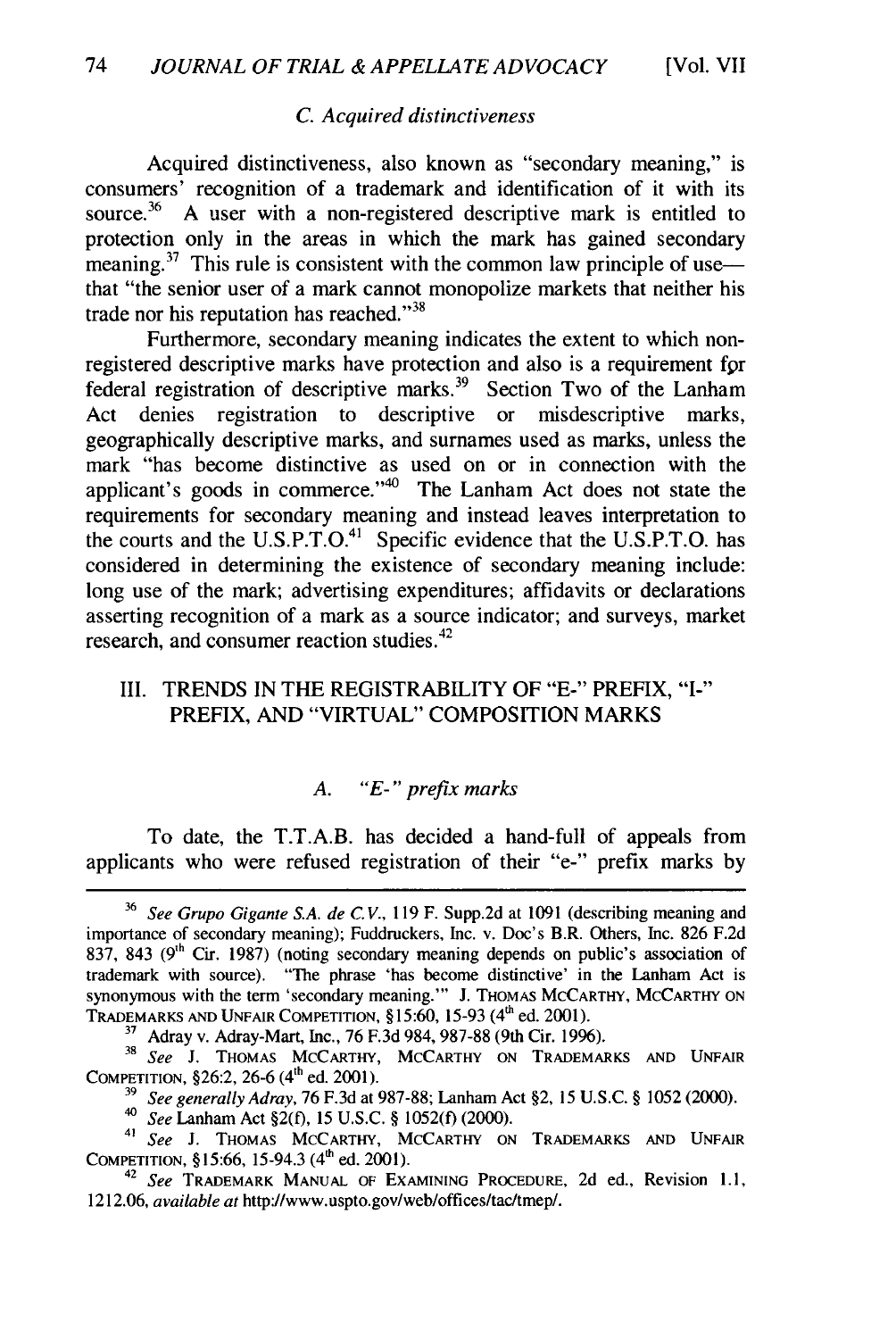trademark examiners on the basis of lack of distinctiveness.<sup>43</sup> The oldest case reported was decided October 19, 2000.<sup>44</sup> The Board held such a mark to be suggestive only once.<sup>45</sup> By only considering the T.T.A.B. appeals, one could be misled in thinking that the U.S.P.T.O. deems most "e-" prefix marks to be merely descriptive.<sup>46</sup> A federal registration search, however, indicates that the U.S.P.T.O. has registered many "e-" prefix composition marks prior to the year  $2000<sup>47</sup>$  A closer examination of the U.S.P.T.O.'s trends in registering "e-" prefix marks suggests that until 1999, the U.S.P.T.O. granted registrations to virtually all applicants with

*<sup>44</sup>See* supra note 43; *In re* Seifert, No. 75/273,635, 2000 T.T.A.B. LEXIS 793 (T.T.A.B. Oct. 19, 2000).

*<sup>45</sup>See supra* note 43 (listing *In re* Regal Disc. Sec., Inc., which held E-OPTION suggestive of stock brokerage services).

*<sup>46</sup>See generally supra* note 43. <sup>47</sup>*See* U.S. Trademark Electronic Search System, *available at* http://tess.uspto.gov/bin/gate.exe?f=tess&state=4tqgff.1.1 (on-line search database of federally filed trademarks); *In re* Styleclick.com, Inc., 57 U.S.P.Q.2d at 1447-48. Most of these marks were registered between 1997-1998. *See id.*

<sup>43</sup>*See In re* U.S. Tsubaki, Inc. No. 75/684,389, 2001 T.T.A.B. LEXIS 737 (T.T.A.B. Sept. 28, 2001) (holding E-CHAIN merely descriptive of electronic catalog and software regarding industrial roller chain); *In re* Cairo, No. 75/596,169, 2001 T.T.A.B. LEXIS 675 (T.T.A.B. Sept. 17, 2001) (holding ECERTIFIED merely descriptive of certification of delivery of e-mail messages); *In re* E\* Prescription, Inc., No. 75/589,909, 2001 T.T.A.B. LEXIS 596 (T.T.A.B. Aug. 9, 2001) (holding EPHYSICIAN descriptive of computer hardware and software for delivery of drug prescriptions); *In re* U.S. Tsubaki, Inc., No. 75/684,041, 2001 T.T.A.B. LEXIS 592 (T.T.A.B. Aug. 9, 2001) (holding E-SPROCKET merely descriptive of electronic catalog regarding industrial chain drive and idler sprockets); *In re* Consumer Ins. Group, No.75/772,303, 2001 T.T.A.B. LEXIS 474 (T.T.A.B. June 19, 2001) (holding ETERM merely descriptive of insurance brokerage services); *In re* Brian S. Gladden, No. 75/711,666, 2001 T.T.A.B. LEXIS 435 (T.T.A.B. June 6, 2001) (holding EOUTDOORS merely descriptive of on-line services related to outdoor activities); *In re* Brian S. Gladden, No. 75/711,655, 2001 T.T.A.B. LEXIS 372 (T.T.A.B. May 11, 2001) (holding EOUTDOORS merely descriptive of on-line services related to outdoor activities); *In re* Mark S. Cooperman, No. 75/652,852, 2001 T.T.A.B. LEXIS 128 (T.T.A.B. Feb. 12, 2001) (holding EMAILER ID merely descriptive of e-mail software and presentation software); *In re* eCash Tech., Inc., No. 74/605,417, 2000 T.T.A.B. LEXIS 723 (T.T.A.B. Nov. 29 2000) (holding E-CASH merely descriptive of computers and related goods for the transfer of data); *In re* Styleclick.com, Inc., 57 U.S.P.Q.2d 1445 (T.T.A.B. 2000) (holding E FASHION merely descriptive of computer software for shopping and electronic shopping services); *In re* Regal Disc. Sec., Inc., No. 75/329,304, 2000 T.T.A.B. LEXIS 756 (T.T.A.B. Nov. 14, 2000) (holding E-OPTION suggestive of stock brokerage services); *In re* Seifert, No. 75/273,635, 2000 T.T.A.B. LEXIS 793 (T.T.A.B. Oct. 19, 2000) (holding E-CATALOG merely descriptive of computer software for use in creating a catalog). *See also* Continental Airlines, Inc. v. United Air Lines, Inc., No. 98,459, 1999 T.T.A.B. LEXIS 717 (T.T.A.B. Dec. 29, 1999) (holding E-TICKET generic of electronic ticketing services). *See generally* http:l/www.uspto.gov/webloffices/com/sol/foia/ttab/decsum/decsum.htm (providing summaries of T.T.A.B. decisions from 1996 to 2002). However, only one of the cases, *In re Styleclick.com, Inc.,* is citable as precedent of the T.T.A.B.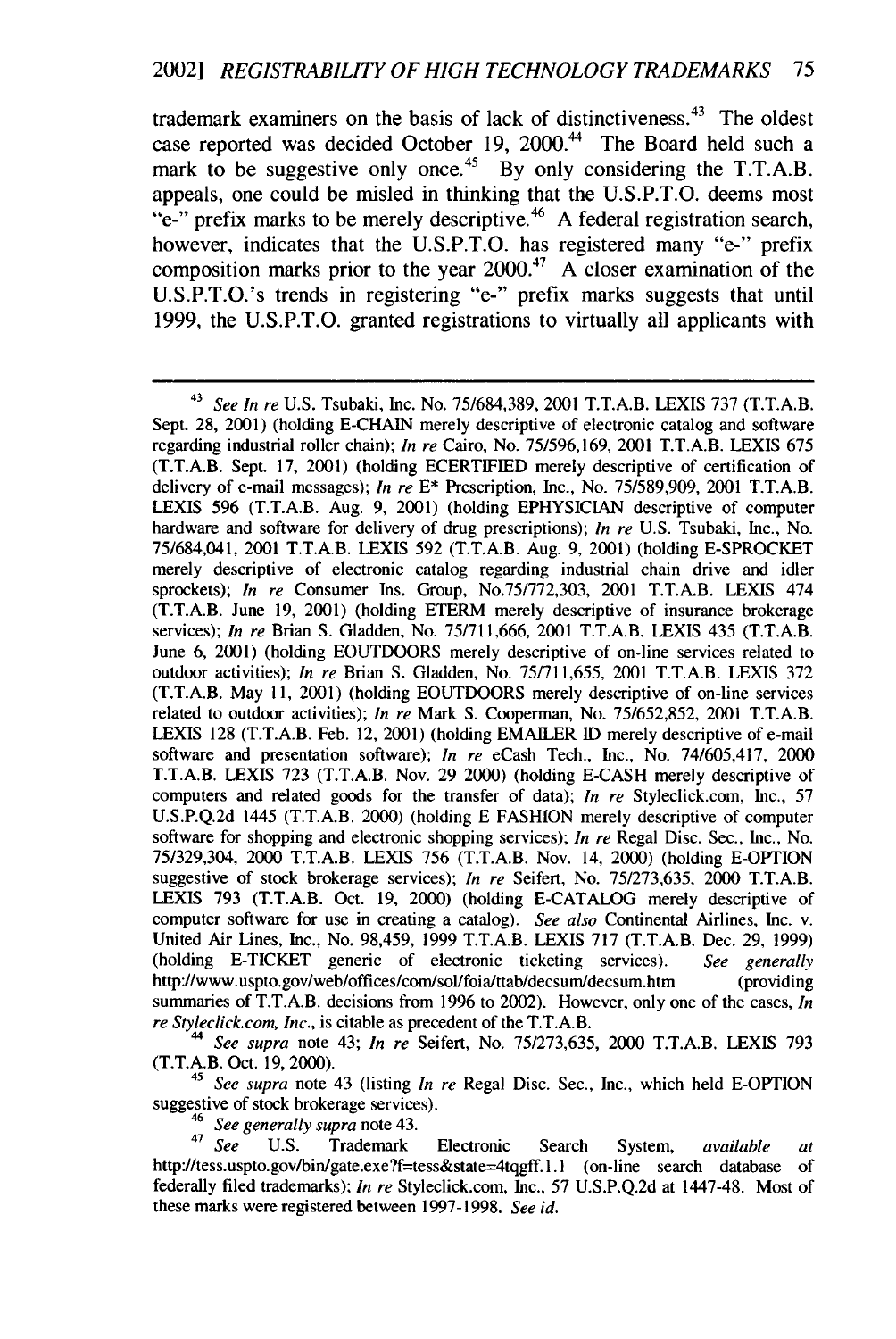"e-" prefix marks.<sup>48</sup> Aside from reasoning that the U.S.P.T.O. has inconsistent practices regarding the examination of these marks and reasoning that each application is decided on its own facts, a strong explanation for the inconsistency is the growth and effects of the Internet.<sup>49</sup>

A good example of the T.T.A.B.'s analysis is in *In re Styleclick.com, Inc.* ("*Styleclick.com I*").<sup>50</sup> In that case, the applicant sought to register the mark E FASHION for "computer software for consumer use in shopping," "computer software for providing fashion... advice," and "electronic retailing services . . .<sup>51</sup> The applicant appealed the trademark examiner's refusal arguing that the mark was suggestive.<sup>52</sup> Disclosing that "e-" means "electronic," the applicant argued that "electronic fashion" requires "thought and deliberation . **.** . to glean its significance in relation to the goods and services." $53$  The T.T.A.B., however, affirmed the trademark examiner's decision.<sup>54</sup> The *Styleclick.com I* court did not provide a bright-line rule for determining the registrability of "e-" prefix marks, but it did provide some guidance for future applications.<sup>55</sup> The court found that the "e-" prefix generally has the meaning of "electronic" in terms of computers and the Internet.<sup>56</sup> Additionally, the court pronounced that a "non-source identifying prefix," when used in conjunction with another descriptive term, renders the whole

<sup>49</sup>*See In re* Styleclick.com, Inc., 57 U.S.P.Q.2d at 1448. As the T.T.A.B. has stated,

While, by most standards, one to three years in the past would be viewed as 'recent,' a year or two is an eternity in 'Internet time,' given the rapid advancement of the Internet into every facet of daily life ... Only 'recently,' the Internet meaning of the 'e-' prefix may have been known only by those few who were then accessing the Internet. We have no doubt that in the year 2000, the meaning of the 'e-' prefix is commonly recognized and understood by virtually everyone as a designation for the Internet.

*Id.* at 1448.

<sup>50</sup>**57** U.S.P.Q.2d 1445 (T.T.A.B. 2000). Since Styleclick.com, Inc. appealed the refusals of two different marks and both cases have the same name, this note will refer to them as *"Styleclick.com 1' and "Styleclick.com H." See In re* Styleclick.com, Inc., 57 U.S.P.Q.2d 1445 (T.T.A.B. 2000) (deciding registrability of E FASHION); *In re* Styleclick.com, Inc., 58 U.S.P.Q.2d 1523 (T.T.A.B. 2001) (deciding registrability of VIRTUAL FASHION).

*<sup>51</sup>In re* Styleclick.com, Inc., 57 U.S.P.Q.2d at 1446.

*<sup>55</sup>Id.*

<sup>48</sup>*Compare supra* note 43, *with* U.S. Trademark Electronic Search System, *available* at http://tess.uspto.gov/bin/gate.exe?f=tess&state=4tqgff.1.1 (on-line search database of federally filed trademarks). See *In re* Styleclick.com, Inc., 57 U.S.P.Q.2d at 1448 (discussing registration of "e-" prefix marks).

 $52$   $\overline{Id}$ .

*<sup>53</sup>id.*

<sup>54</sup>*Id.* at 1448.

<sup>56</sup>*In re* Styleclick.com, Inc., 57 U.S.P.Q.2d 1445, 1448 (T.T.A.B. 2000).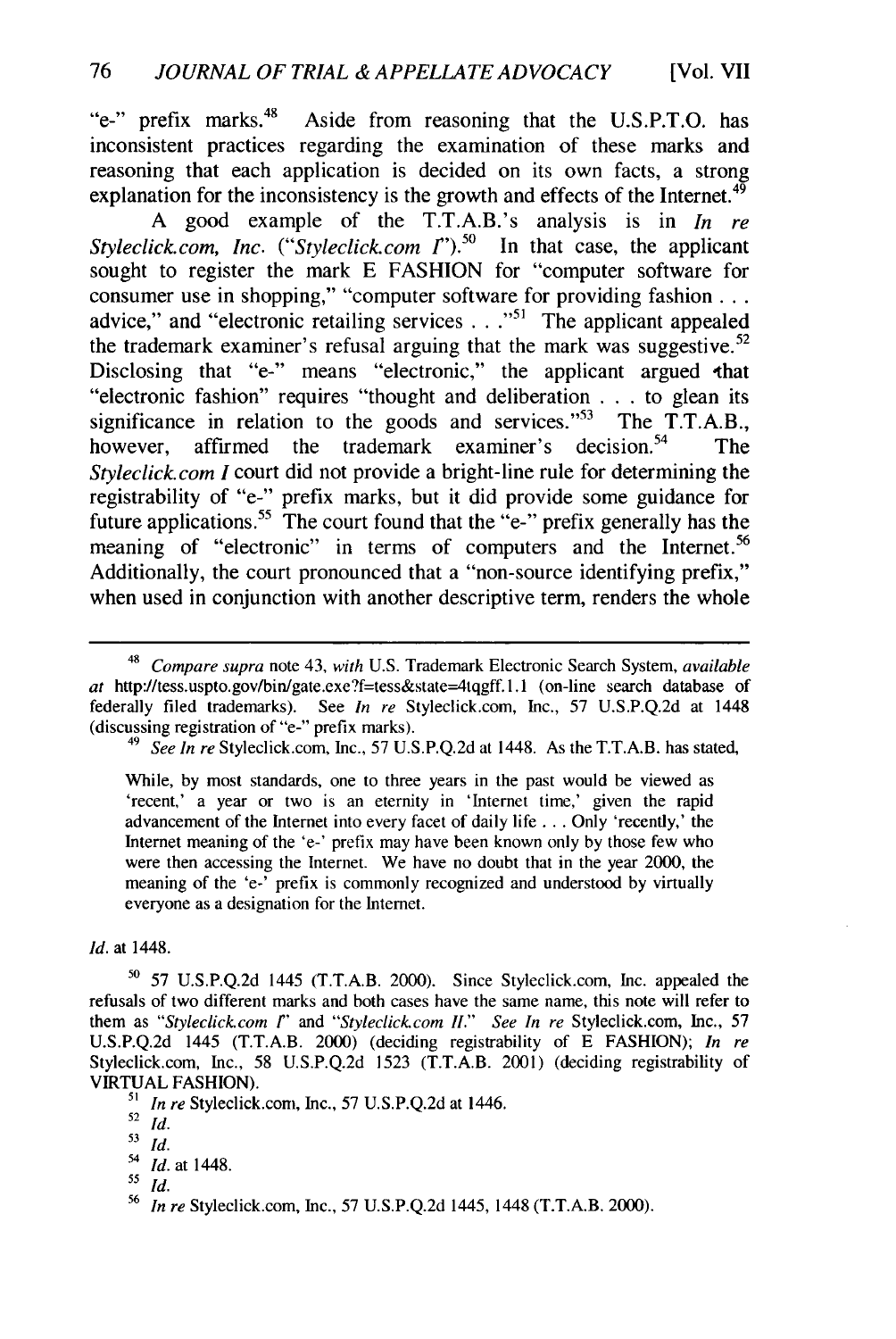mark merely descriptive.<sup>57</sup> The T.T.A.B.'s policy reason for holding such marks merely descriptive is that terms such as **"e-"** must remain available for other Internet users.<sup>58</sup>

#### *B. "I-" prefix marks*

As with "e-" prefix marks, the U.S.P.T.O. has been inconsistent in registering marks with the "i-" prefix composition.<sup>59</sup> The U.S.P.T.O. has registered marks with "i-" prefixes, but in all T.T.A.B. cases regarding registrability of marks with an "i-" prefix, the court has affirmed the refusal. $60$  The absence of guidelines within the U.S.P.T.O. as to how to treat these marks makes the examination of them difficult.

The "i-" prefix commonly stands for either "Internet" or "information" in the high technology field.<sup>61</sup> In *In re Zanova*, the T.T.A.B. affirmed the refusal to register ITOOL for computer services and software for use in creating web pages. $62$  After reviewing the evidence that "Internet tools" is a commonly used term to refer to computer programs relating to the Internet, the court determined that ITOOL does not make a

**<sup>5&#</sup>x27;** *Id.* The *Styleclick.com I* court's proposed examination of "e-" prefix marks is similar to the examination of marks composed of ".com" and other TLD marks, which are analyzed by removing the ".com" portion and determining the distinctiveness of the remaining portion of the mark. Compare *supra* note 4 *with In re* Styleclick.com, Inc., 57 U.S.P.Q.2d at 1448. The T.T.A.B. has determined that the combination of two generic or descriptive terms does not necessarily result in an arbitrary or suggestive whole. *See In re* U.S. Tsubaki, Inc., No. 75/684,041, 2001 T.T.A.B. LEXIS 592, at \*6-7 (T.T.A.B. Aug. 9, 2001). This is consistent with the U.S.P.T.O.'s guidelines on reviewing marks composed in whole or in part of a TLD that the TLD "does not add source identifying significance to the composite mark." *See supra* note 4.

*<sup>58</sup>In re* Styleclick.com, Inc., 57 U.S.P.Q.2d at 1448.

*<sup>59</sup>*See infra note 60. **<sup>60</sup>**See *In* re Zanova, Inc. No. 75/519,495 and 75/571,710, 2001 T.T.A.B. LEXIS 340 (T.T.A.B. Apr 30, 2001) (holding ITOOL merely descriptive of computer services and software for web site design); *In re* IntraGroup, Inc., No. 75/477,608, 2001 T.T.A.B. LEXIS 260 (T.T.A.B. Mar. 29, 2001) (holding ITJOBS merely descriptive and generic of on-line resumes and job placement information); *In re* Int'l Data Group, Inc., No. 74/618,652, 1998 T.T.A.B. LEXIS 325 (T.T.A.B. Sept. 14, 1998) (holding IWAY merely descriptive of newsletters, journals, newspapers, and books regarding online communication topics). *See generally* http://www.uspto.gov/web/offices/com/sol/foia/ttab/decsum/decsum.htm (providing summaries of T.T.A.B. decisions from 1996 to 2002). Only *In re Zanova, Inc.* is citable as precedent of the T.T.A.B.

*<sup>61</sup>* See generally *In* re Int'l Data Group, Inc., No. 74/618,652, 1998 T.T.A.B. LEXIS 325, at \*5 (T.T.A.B. Sept. 14, 1998) (determining "IT" means "information technology"); *In re* Zanova, Inc., Nos. 75/519,495 and 75/571,710, 2001 T.T.A.B. LEXIS 340 (T.T.A.B. Apr. 30, 2001) (determining "T' stands for "Internet" in ITOOL).

**<sup>62</sup>***In re* Zanova, Inc., Nos. 75/519,495 and 75/571,710, 2001 T.T.A.B. LEXIS 340, at \*1, \*20 (T.T.A.B. Apr. 30, 2001).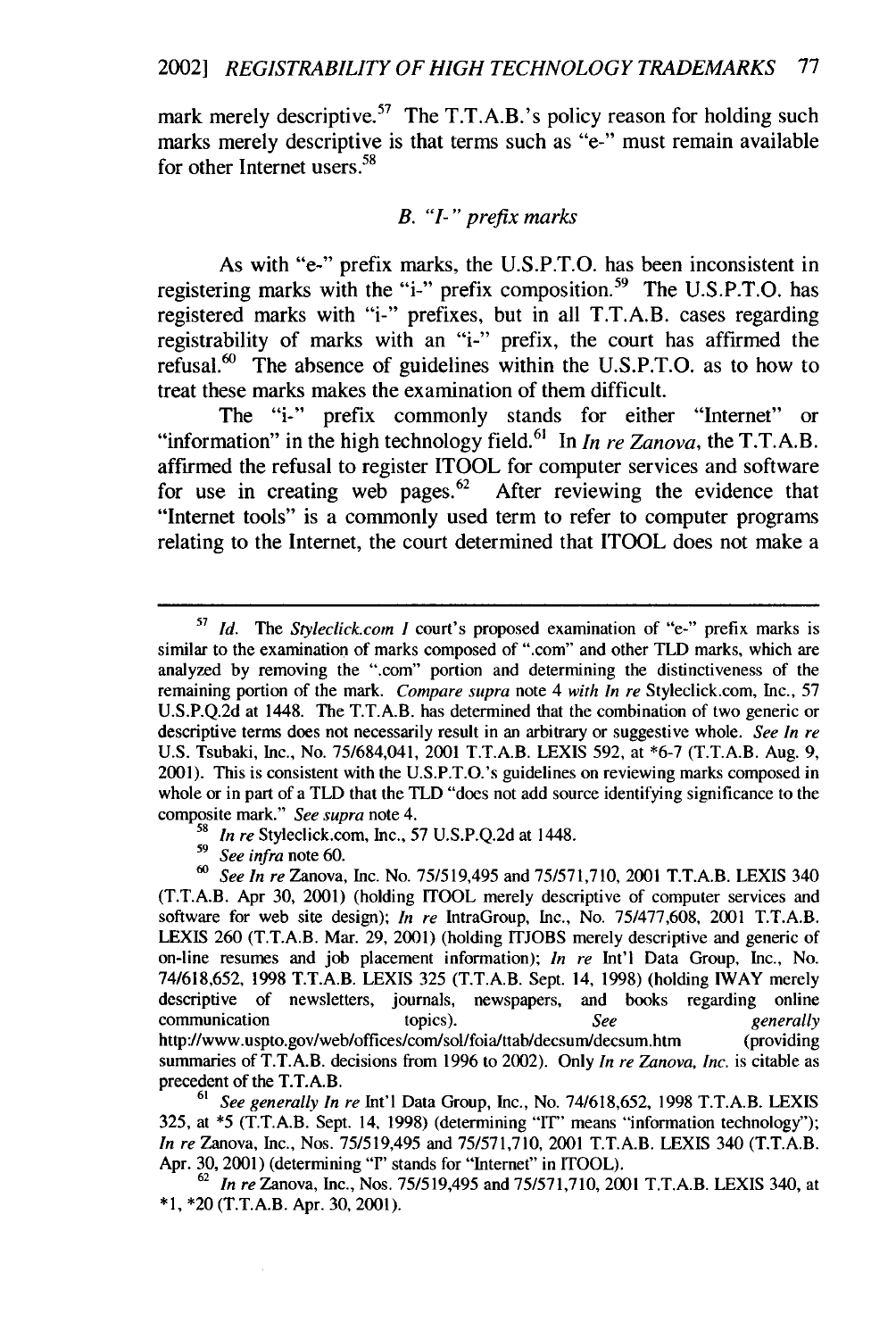"registrable composite. '63 Similarly, the court in *In re IntraGroup, Inc.* found that **ITJOBS** for a service providing online resumes and **job** placement information was generic and merely descriptive because "IT" means "information technology" and "information technology jobs" was the service that the mark sought to identify.<sup>64</sup> In determining the the service that the mark sought to identify.<sup>64</sup> registrability of the marks in *In re Zanova* and *In re IntraGroup, Inc.,* the courts first examined the compositions of the marks for their meaning. <sup>65</sup> Then the courts made a final determination based on the mark as a whole when considering the goods or services that the marks identified.<sup>66</sup>

#### *C. "Virtual" type marks*

ï

As with "e-" prefix and "i-" prefix marks, the **U.S.P.T.O.** has treated marks with "virtual" compositions inconsistently.<sup>67</sup> Although the registrability of third party marks cannot determine the registrability of a different mark for different goods and/or services, third party registrations provide insight as to the U.S.P.T.O.'s trends in granting registration to similar marks.<sup>68</sup> The U.S.P.T.O. has granted registration to "virtual" type marks in the past but more recently has denied them registration.<sup>69</sup>

<sup>66</sup>*In re* Zanova, Inc., Nos. 75/519,495 and 75/571,710, 2001 T.T.A.B. LEXIS 340, at **\*17** (T.T.A.B. Apr. 30, 2001); *In re* IntraGroup, Inc., No. 75/477,608, 2001 T.T.A.B. LEXIS 260, at **\*13** (T.T.A.B. Mar. 29, 2001).

**<sup>67</sup>***See In re* Styleclick.com, Inc., 58 U.S.P.Q.2d 1523, 1526-27 (T.T.A.B. 2001) (providing examples of where U.S.P.T.O. has not treated "virtual" type marks, like applicant's, consistently).

<sup>68</sup>*See id.* at 1526.

**<sup>69</sup>***See generally In re* Prize Central Networks, Inc., No. 75/509,370, 2001 T.T.A.B. LEXIS 745 (T.T.A.B. Oct. 3, 2001) (holding VIRTUAL LAS VEGAS for on-line computer games distinctive and registrable); *In re* Concurrent Tech. Corp., No. 75/538,498, 2001 T.T.A.B. LEXIS 332 (T.T.A.B. Apr. 26, 2001) (holding VIRTUALCAST merely descriptive of "computer software for simulating metal forming processes"); *In re* SpecComm Int'l, Inc., No. 75/300,898, 2001 T.T.A.B. LEXIS 216 (T.T.A.B. Feb. 28, 2001) (holding VIRTUAL FIRE & RESCUE EXPO merely descriptive of online workshops in fire and rescue field); *In re* Styleclick.com, Inc., 58 U.S.P.Q.2d 1523 (T.T.A.B. 2001) (holding VIRTUAL FASHION merely descriptive of computer software in relation to shopping, fashion, and beauty); *In re* EIS Int'l, Inc. No. 75/510, 2000 T.T.A.B. LEXIS 872 (T.T.A.B. Dec. 12, 2000) (holding VIRTUAL CENTER FORECASTER not merely descriptive of software and database for running global forecasts); *In re* Am. Online, No. 75/280,610, 1999 T.T.A.B. LEXIS 611 (T.T.A.B. Oct. 27, 1999) (holding VIRTUAL KEY not merely descriptive of computer services). Of all these cases, only *In re Styleclick.com, Inc. ("Styleclick.com II")* is citable as precedent of the T.T.A.B. The *Styleclick.com II* court

<sup>63</sup>*See In re* Zanova, Inc., Nos. 75/519,495 and 75/571,710, 2001 T.T.A.B. LEXIS 340, at \*14-16 (T.T.A.B. Apr. 30, 2001).

<sup>64</sup>*In re* IntraGroup, Inc., No. 75/477,608, 2001 T.T.A.B. LEXIS 260, at **\*5, \*17** (T.T.A.B. Mar. 29, 2001).

<sup>65</sup>*In re* Zanova, Inc., Nos. 75/519,495 and 75/571,710, 2001 T.T.A.B. LEXIS 340, at \*14 (T.T.A.B. Apr. 30, 2001); *In re* IntraGroup, Inc., No. 75/477,608, 2001 T.T.A.B. LEXIS 260, at \*5 (T.T.A.B. Mar. 29, 2001).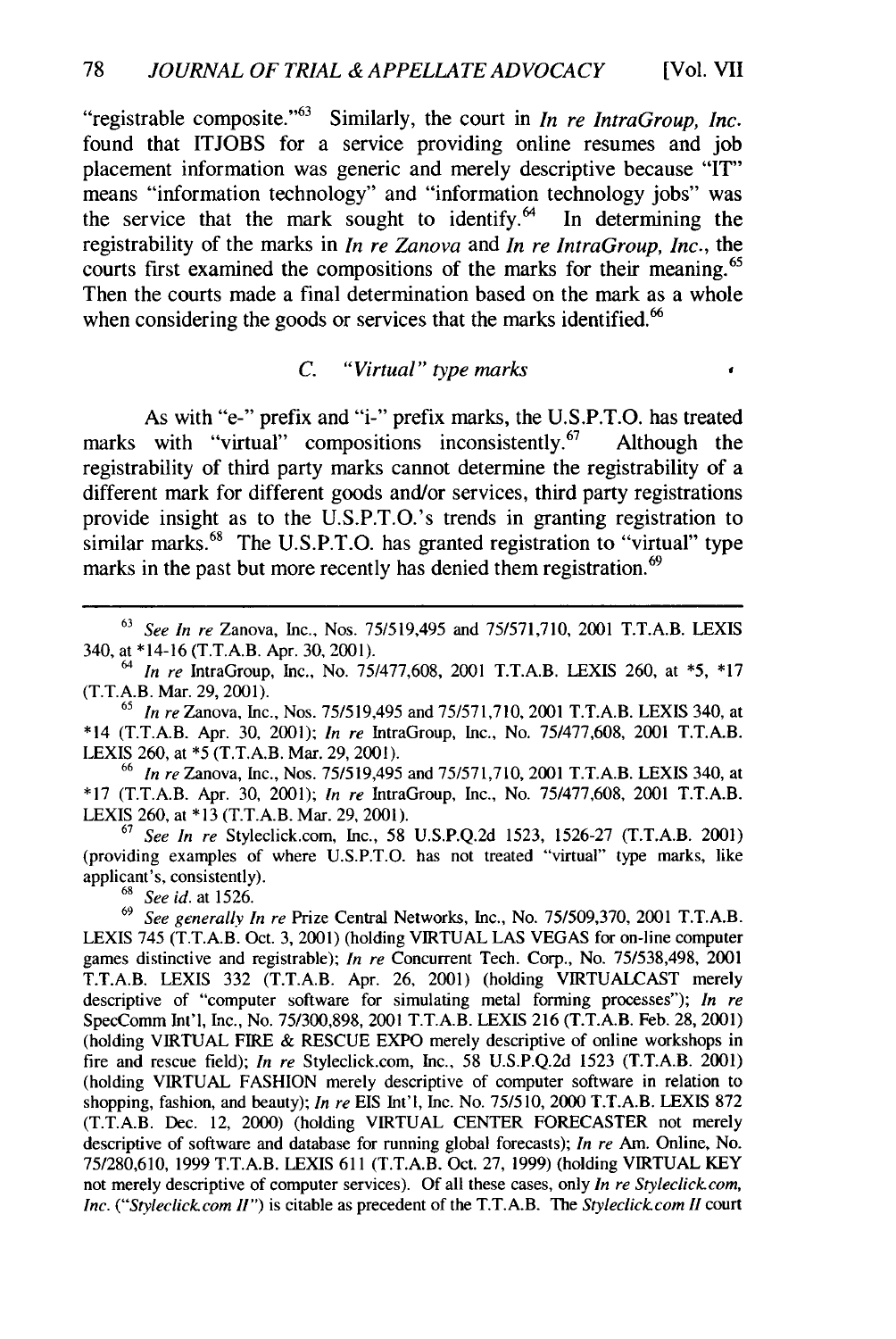The only citable T.T.A.B. decision regarding "virtual" marks, *In re Styleclick.com, Inc.<sup>70</sup>("Sytleclick.com I"),* points to this inconsistency within the U.S.P.T.O.<sup>71</sup> In this case, the T.T.A.B. affirmed the examiner' refusal of the mark VIRTUAL FASHION for computer software and retailing services in regard to fashion, shopping, and beauty.<sup>72</sup> The court recognized that the U.S.P.T.O. has been inconsistent in determining the registrability of marks with "virtual" compositions.<sup>73</sup> Although the court did not provide a bright-line rule for examining such a trademark, the court did provide some guidance.<sup>74</sup> First, the court examined the meaning of the two words in the mark individually.<sup>75</sup> Then the court analyzed them as a whole in relation to the goods and services.<sup>76</sup> Since both words were merely descriptive of the goods and services, the mark was descriptive as a whole.<sup>77</sup> The court denied registration recognizing the need "to protect the competitive needs of others, that is, 'descriptive words must be left free for public use."<sup>78</sup>

*D. Conclusion: The importance of articulating proper examination procedures for "e-" prefix, "i-" prefix, and "virtual" composition marks*

In examining a mark with an "e-" prefix, "i-" prefix, or "virtual" composition, it is important to recognize that the use of the mark in relation to the goods or services it identifies is what determines the mark's distinctiveness.<sup>79</sup> For example, consider the mark VIRTUAL BLACK for

Only "recently," the computer or Internet meaning of "virtual" may have been known only by those few who were then using computers or accessing the Internet. We have no doubt that in the year 2001, the meaning of the term "virtual" is commonly recognized and understood by most people as meaning something that is merely conceptual rather than something that has physical reality, especially in connection with things encountered via computers and the Internet.

*Id.*

<sup>70</sup>58 U.S.P.Q.2d 1523 (T.T.A.B. 2001).

<sup>71</sup>*See In re* Styleclick.com, Inc., 58 U.S.P.Q.2d at 1526-27.

- *<sup>72</sup>Id.* at 1524, 1528.
- **<sup>73</sup>***Id.* at 1526-27.
- **<sup>14</sup>***See id.* at 1527 (analyzing the registrability of VIRTUAL FASHION).
- **<sup>75</sup>***In re* Styleclick.com, Inc. 58 U.S.P.Q.2d 1523, 1526 (T.T.A.B. 2001).
- $rac{76}{77}$  *Id.*
- *Id.*

**<sup>71</sup>***See id.* at 1527 (citing *In re* Colonial Stores, Inc., 394 F.2d 549, 157 U.S.P.Q. 382, 383 (C.C.P.A. 1968)).

**<sup>79</sup>***See In re* IntraGroup, Inc., No. 75/477,608, 2001 T.T.A.B. LEXIS 260, at **\*13** (T.T.A.B. Mar. 29, 2001). "[Dlescriptiveness of a mark is not considered in the abstract,

reasoned that the inconsistency results from the growth of the Internet. *In re* Styleclick.com, Inc. 58 U.S.P.Q.2d 1523, 1527 (T.T.A.B. 2001). As the *Styleclick.com II* court stated,